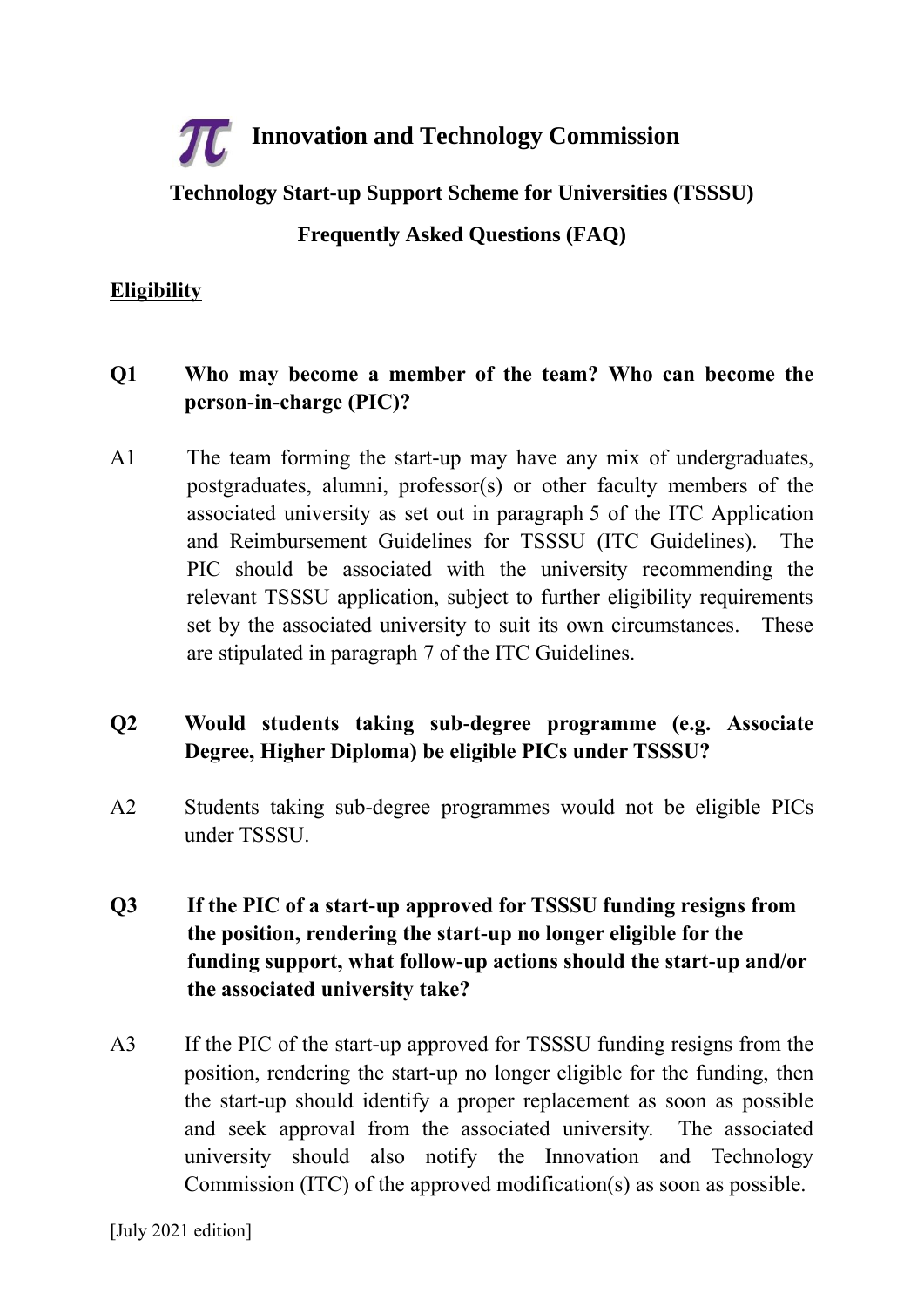# **Q4 Can a start-up comprising only one member (i.e. the PIC) be eligible to apply for TSSSU funding?**

A4 Each applicant start-up should comprise more than one member, one of them should be the PIC. The team forming the start-up may have any mix of the members of the associated university, as set out in paragraph 5 of the ITC Guidelines.

#### **Q5 Can a start-up be funded under TSSSU through more than one associated university in the same Government financial year?**

A5 Paragraph 9 of the ITC Guidelines stipulates that any expenditure item or part thereof which is already funded by the Government, a Government subvented body/institution, the associated university or third parties will not be funded under TSSSU. Each start-up should only apply to one associated university in the same Government financial year.

# **Q6 Can a start-up switch its associated university when applying for TSSSU funding for the second or the third year?**

A6 Individual university provides advice/assistance to each start-up funded under TSSSU. For the sake of continuity, we do not encourage start-up to switch its associated university for TSSSU funding for the second or the third year. In any case, a start-up can only be funded by TSSSU for not more than three consecutive years (counting from the first year it receives the funding regardless of the associated universities), as stipulated in paragraph 3(b) of the ITC Guidelines.

# **Q7 Can a team member of a TSSSU-funded start-up join another start-up and apply for further TSSSU funding?**

A7 TSSSU funding aims to bring new blood, new ideas and new ventures from the six local universities to the innovation and technology sector. A team member of a TSSSU-funded start-up may join another start-up and apply for further TSSSU funding subject to its meeting of the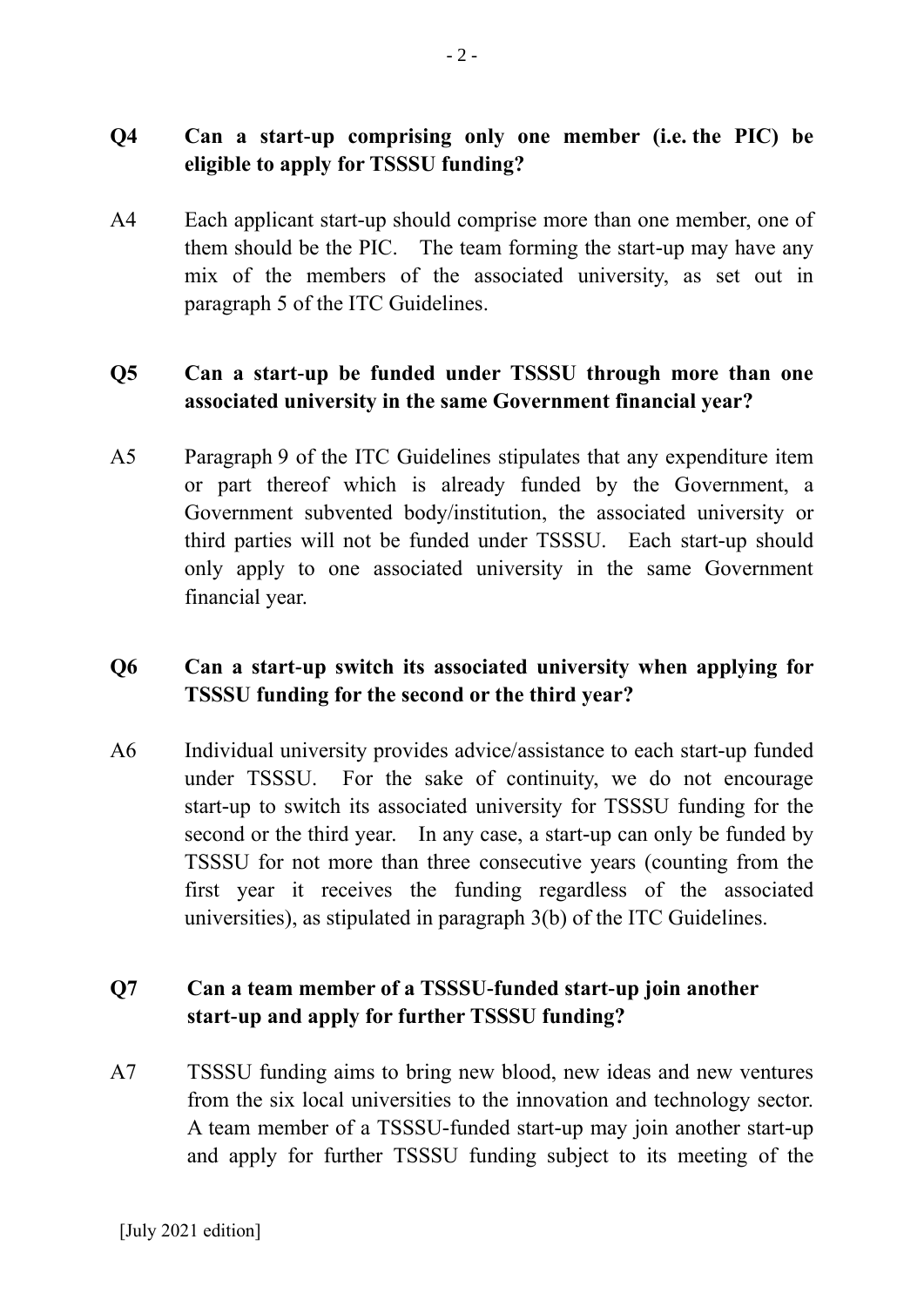criteria and requirements of TSSSU prescribed by ITC and the relevant university as appropriate.

To enable individual universities and their selection panels to make well-informed assessment of the TSSSU applications received, the applicant start-ups should make a full disclosure of (a) the identity of their shareholders, (b) the amount of their respective shares holding, and (c) their involvements in related projects in the past five years that have been supported by TSSSU, if any, to their respective universities and ITC. The general rule is that should there be corporate shareholders, they should not be mature companies in the same industry involving in the research and development (R&D) of the same or similar deliverables, products or services.

#### **Amount of Funding**

- **Q8 Can a university re-allocate its residual funds from one start-up which ceased or will cease operation (i.e. the balance of the annual funding for such start-up capped at \$1.5 million) during a Government financial year to another start-up?**
- A8 The associated university may re-allocate the balance of its annual funding under TSSSU from one start-up to another start-up during a Government financial year, provided that the latter has also been selected by the university's selection panel in a fair, open and objective manner and the proposal has been examined by ITC. The \$1.5 million annual funding cap for each start-up should still apply. The associated university should also document properly the relevant changes and reflect the information in Section D(4) of the annual return 'Assessment of Technology Start-up', i.e. Annex D(ii) to the ITC Guidelines.

#### **Scope of Funding**

**Q9 Are insurance fees for taking out insurance policies for employees fundable under TSSSU?**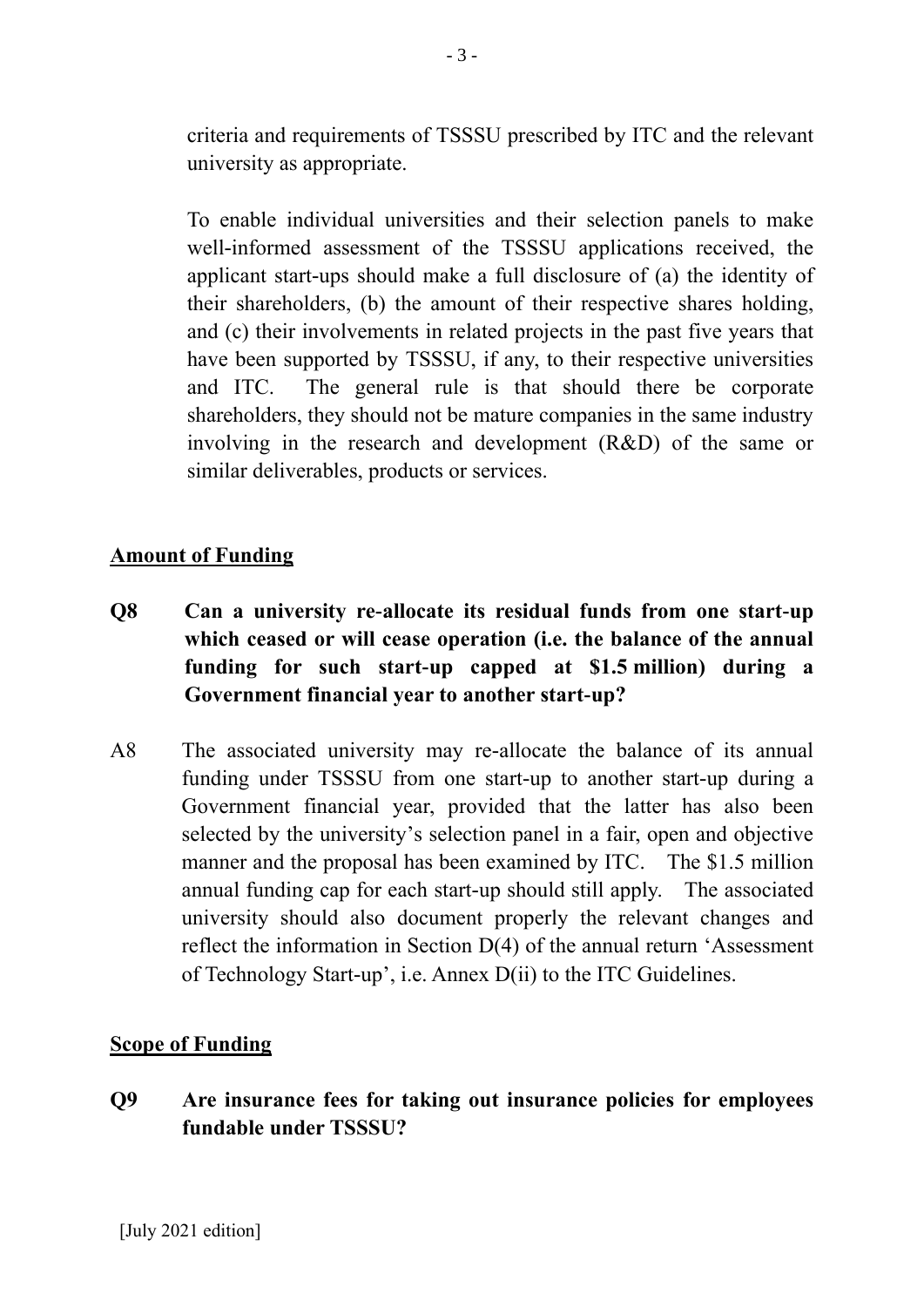A9 The premiums of the minimum mandatory insurance policies for employees are fundable under TSSSU on a pro rata basis.

# **Q10 Are salary for shareholder(s) of a TSSSU-funded start-up and fee for hiring service provided by its shareholder(s) fundable under TSSSU?**

- A10 TSSSU funding could be used to cover remuneration for its shareholder(s) (under the broad category of 'Manpower') and fee for hiring service provided by its shareholder(s) (under the broad category of 'Other Direct Costs'). However, any shareholder cannot be paid under these two broad categories at the same time. To avoid conflict of interest, any shareholder or team member of TSSSU-funded start-ups should not be a supplier of any equipment or consumables which will be claimed under TSSSU. In any event, TSSSU funding should be used in a reasonable, proportionate and proper manner, subject to the start-ups' compliance with the funding requirements of TSSSU prescribed by ITC and the associated universities as appropriate.
- **Q11 To seek TSSSU funding to cover expenses incurred in an activity that has generated income or other sources of funding, how can a start-up demonstrate that the expenditure item concerned or part thereof has not been funded by third parties?**
- Q11 To demonstrate that an expenditure item or part thereof has not been funded by third parties and/or income generated from the activity concerned (e.g. expenditure incurred in fee-charging promotion/marketing activities already covered by other funding provided for or income/revenue generated from the same activity), the start-up should provide relevant documentary proofs such as a financial statement showing a breakdown of the major categories of the income and expenditure of the activity concerned. Such a financial statement should be certified by a company director or the auditor of the start-up concerned, with company chop of the signing entity.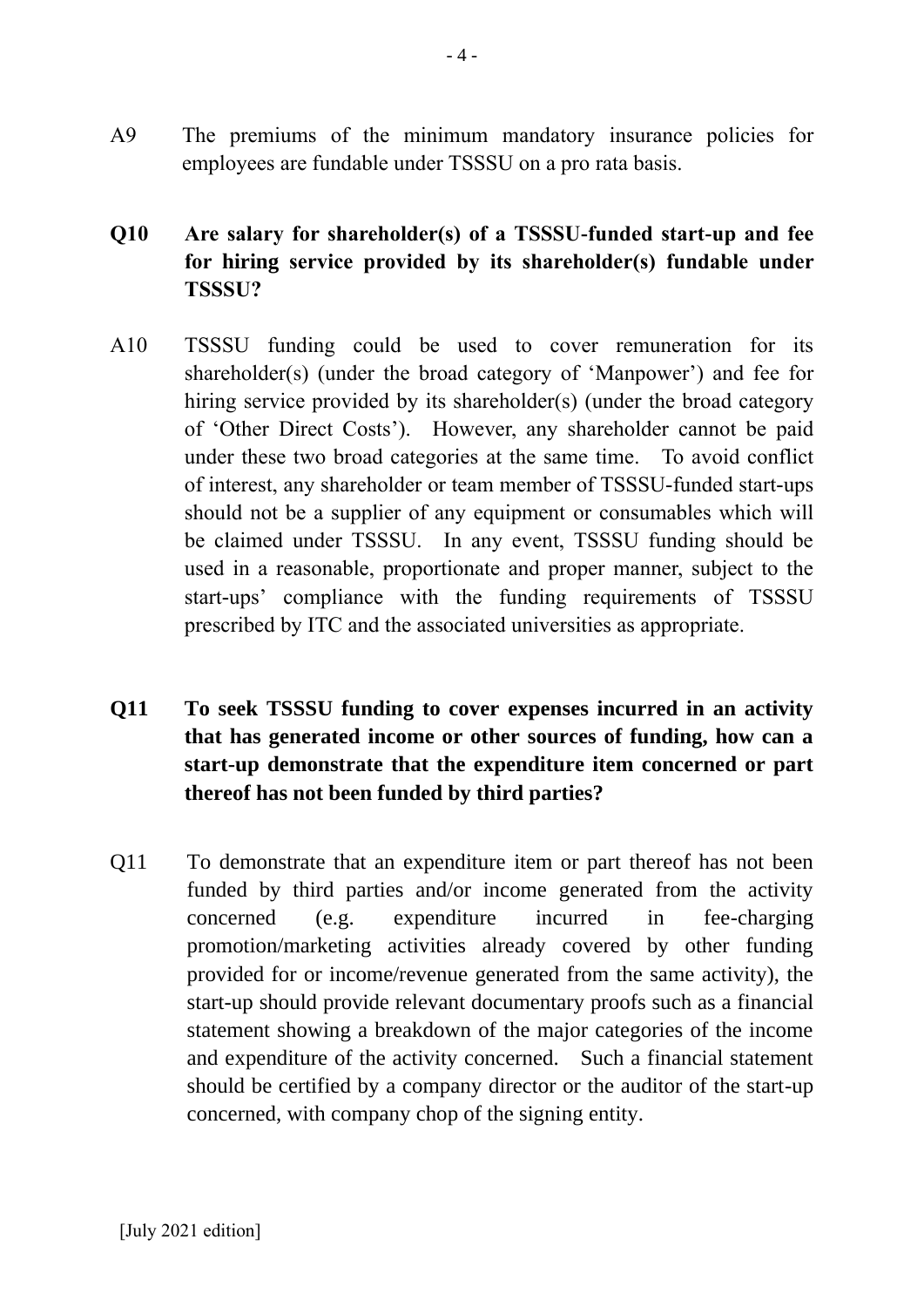#### **Assessment Arrangement**

#### **Q12 Should an application recommended for TSSSU funding reach any minimum score?**

A12 Each university has devised its own assessment and selection mechanism to assess the applications received. Specifically, it has prescribed certain mandatory assessment criteria based on the four areas stipulated in the ITC Guidelines<sup>1</sup> and other criteria that the university sees fit. Generally speaking, any start-up recommended for TSSSU funding should reach a minimum score of 50% of the full score of each mandatory assessment criterion.

#### **Reimbursement Arrangements**

- **Q13 Can the reimbursable period which does not start from 1 April of a Government financial year be adjusted to cover a full year?**
- A13 The reimbursable period for any Government financial year under TSSSU refers to the period between the date stipulated by ITC regarding the funding for the start-up concerned or 1 April, whichever is later, and the end of the relevant Government financial year (i.e. 31 March).
- **Q14 If its associated start-up fails to submit the reimbursement request (i.e. Annex B to the ITC Guidelines) and/or other required documents to the associated university despite repeated reminders, can the associated university be reimbursed for funds already disbursed to the start-up concerned?**

<sup>-</sup><sup>1</sup> The four assessment areas stipulated in the ITC Guidelines for TSSSU are  $-$ 

<sup>(</sup>a) innovation and technology content of the business;

<sup>(</sup>b) commercial viability of the business;

<sup>(</sup>c) capability of the start-up and its team to undertake the R&D proposed and manage the company; and

<sup>(</sup>d) social and/or community impact of the business and R&D work.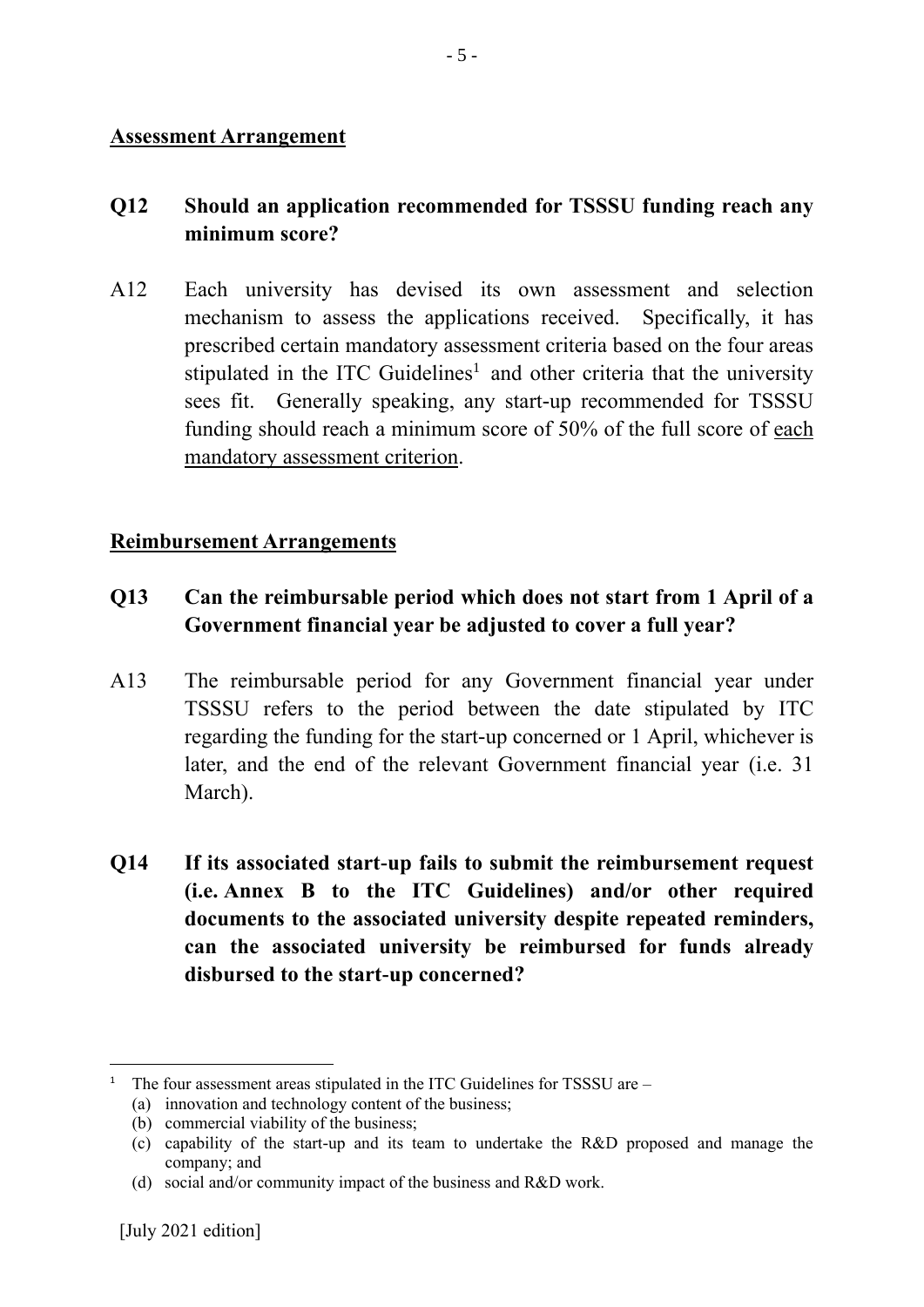- A14 Under such an exceptional circumstance where a start-up fails to submit the reimbursement request (i.e. Annex B to the ITC Guidelines) and/or other required documents (e.g. the statement of expenditure, the auditors' report, etc.) to the associated university, ITC will still consider reimbursing the associated university with the funds disbursed to the start-up concerned, provided that –
	- (a) the relevant start-up was assessed and selected by the Selection Panel established by the associated university according to its operation plan in a fair, open and objective manner;
	- (b) the performance (including but not limited to the technical milestones and the proper use of the TSSSU funding) of that start-up was under the ongoing monitoring of the associated university throughout the reimbursable period; and
	- (c) the associated university must demonstrate that it has put in place an effective ongoing monitoring mechanism and has made its best endeavour (e.g. issuing written requests, reminders and warnings, taking legal action to enforce any funding agreement entered with the start-up concerned as appropriate) to obtain the required documents and the return of respective advance payments from the start-up.

If all of the above conditions have been satisfied and all practicable means to obtain the required documents and the return of the advance payments from that start-up fail, the associated university may make a special reimbursement request, together with the following, to ITC for consideration –

- (a) an undertaking duly signed by the Head of the respective university unit responsible for TSSSU –
	- (i) declaring the interests between the associated university and the start-up concerned;
	- (ii) stating that the university has exhausted all practicable means to get the required documents and the return of the advance payments from the start-up; and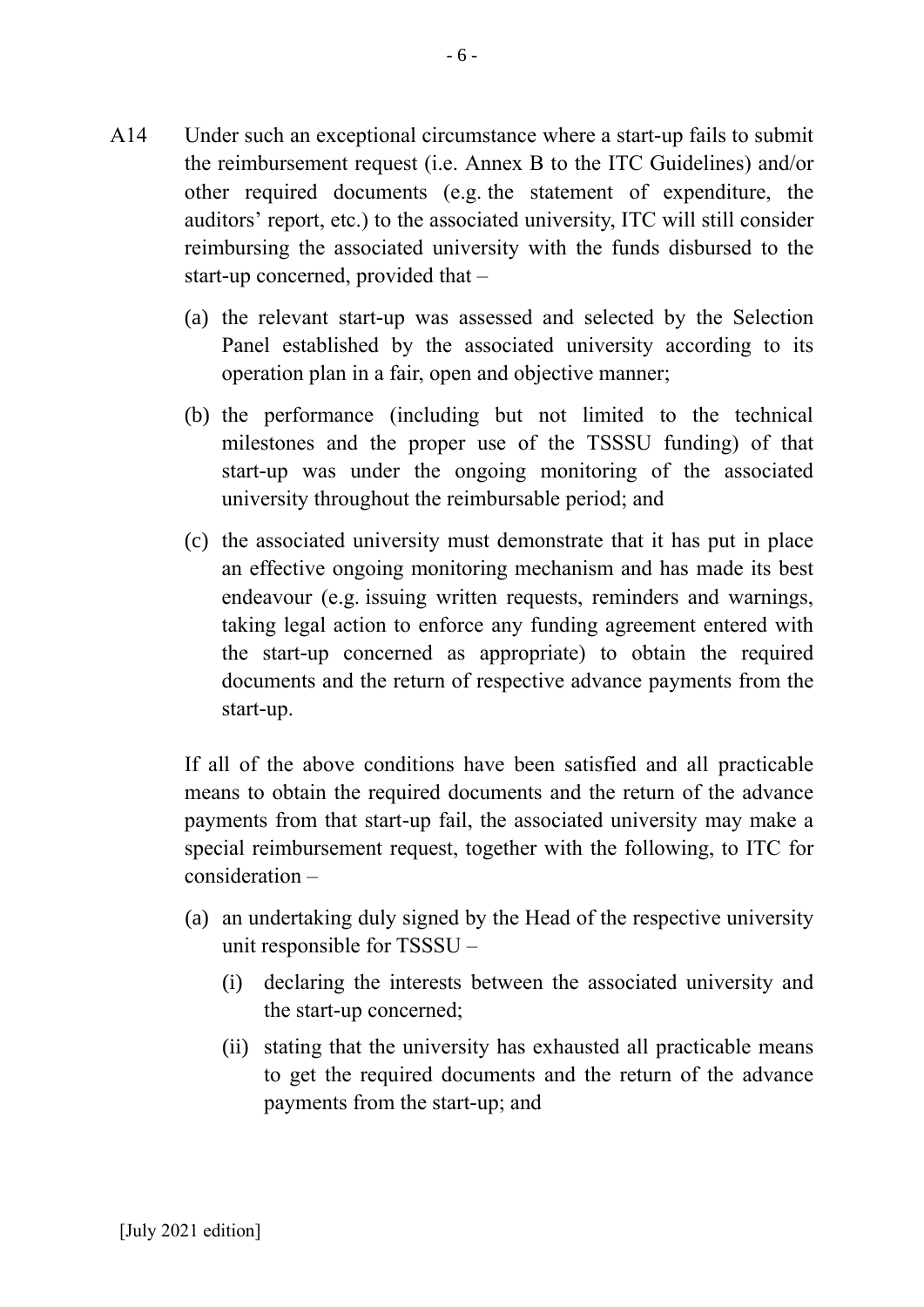- (iii) agreeing to continue the effort for recovering the amount paid to the start-ups and will return the amount to ITC upon successful recoupment; and
- (b) a written explanation from the associated university detailing:
	- (i) the case background, including why the start-up concerned did not submit the reimbursement request and/or the required documents for reimbursement (to the best knowledge of the associated university);
	- (ii) the university's ongoing monitoring of the start-up within the reimbursable period, including but not limited to its achievement in milestones and its use of the TSSSU funding;
	- (iii) justifications for making payments to the start-up during the reimbursable period; and
	- (iv) the efforts that the associated university has made to obtain the required documents and the return of respective advance payments from the start-up (plus the documentary proof and evidence), and any response from the start-up; and
- (c) the supporting documents for the payment(s) already made by the associated university to the start-up concerned (e.g. bank statements, relevant correspondences between the associated university and the start-up, etc.).

ITC reserves the right not to reimburse the expenses incurred if ITC is not fully satisfied with the explanations provided by the associated university.

## **Q15 Whether a belated reimbursement request (for reasons other than the exceptional circumstance set out in Q14 above) will be processed by ITC?**

A15 The date to submit reimbursement requests and related documents to ITC (i.e. 31 July every year) has been stipulated in paragraph 19 of the ITC Guidelines as well as ITC's call circular issued to universities in end March/early April every year. The universities and the funded start-ups should therefore endeavour to return the required information in a proper and timely manner.

[July 2021 edition]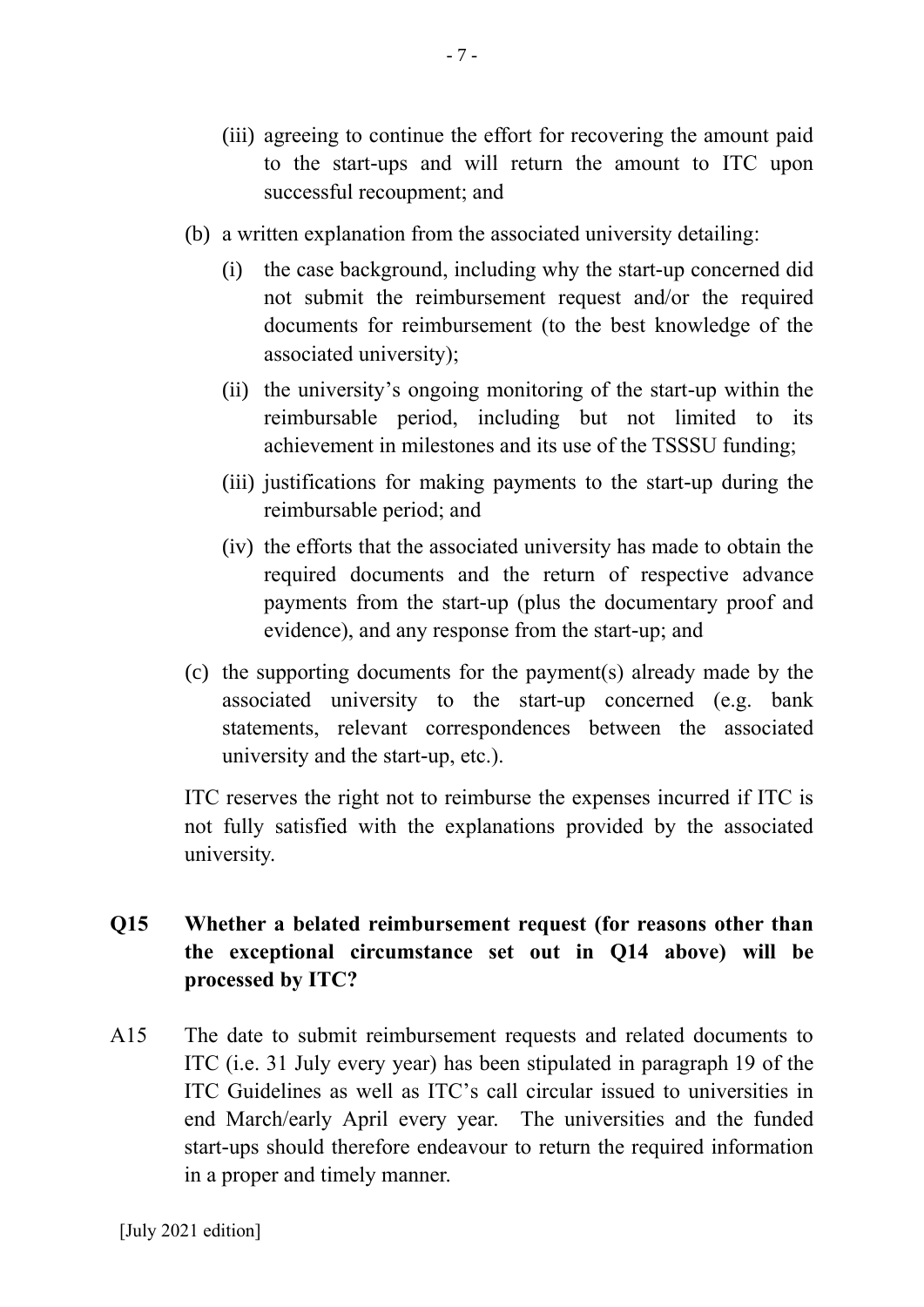If there is any sign or incident that a start-up will not submit the reimbursement request and related documents to the university in good time, the university concerned should take precautionary actions (e.g. issuing written reminders and warnings, enforcing its funding agreement entered with the start-up concerned as appropriate). Should there be any belated return, universities are required to seek ITC's prior agreement with justifications and provide the belated reimbursement request(s) as well as the complete set of related documents to ITC within ten months after the end of the financial year in which the application of the start-up was approved. All clarifications should be made to the satisfaction of ITC before acceptance for reimbursement purpose.

To uphold the effective control of TSSSU funding, ITC will not further process a belated reimbursement request 24 months after the end of the Government financial year in which the application of the start-up was approved.

# **Q16 How would ITC reimburse universities given that advance payment is provided to universities?**

A16 ITC will only reimburse the net amount to universities after deducting the advance payment. If reimbursement requests sent by universities are in batches, ITC will only start processing the requests when the requested sum is more than the advance payment that has already been effected.

#### **Monitoring and Review**

## **Q17 Should the universities forward both the half-yearly reports and the annual reports from their associated start-ups to ITC?**

A17 Universities are only required to forward to ITC by 31 August every year the annual reports from their associated start-ups, together with the duly completed annual returns 'University's Observations on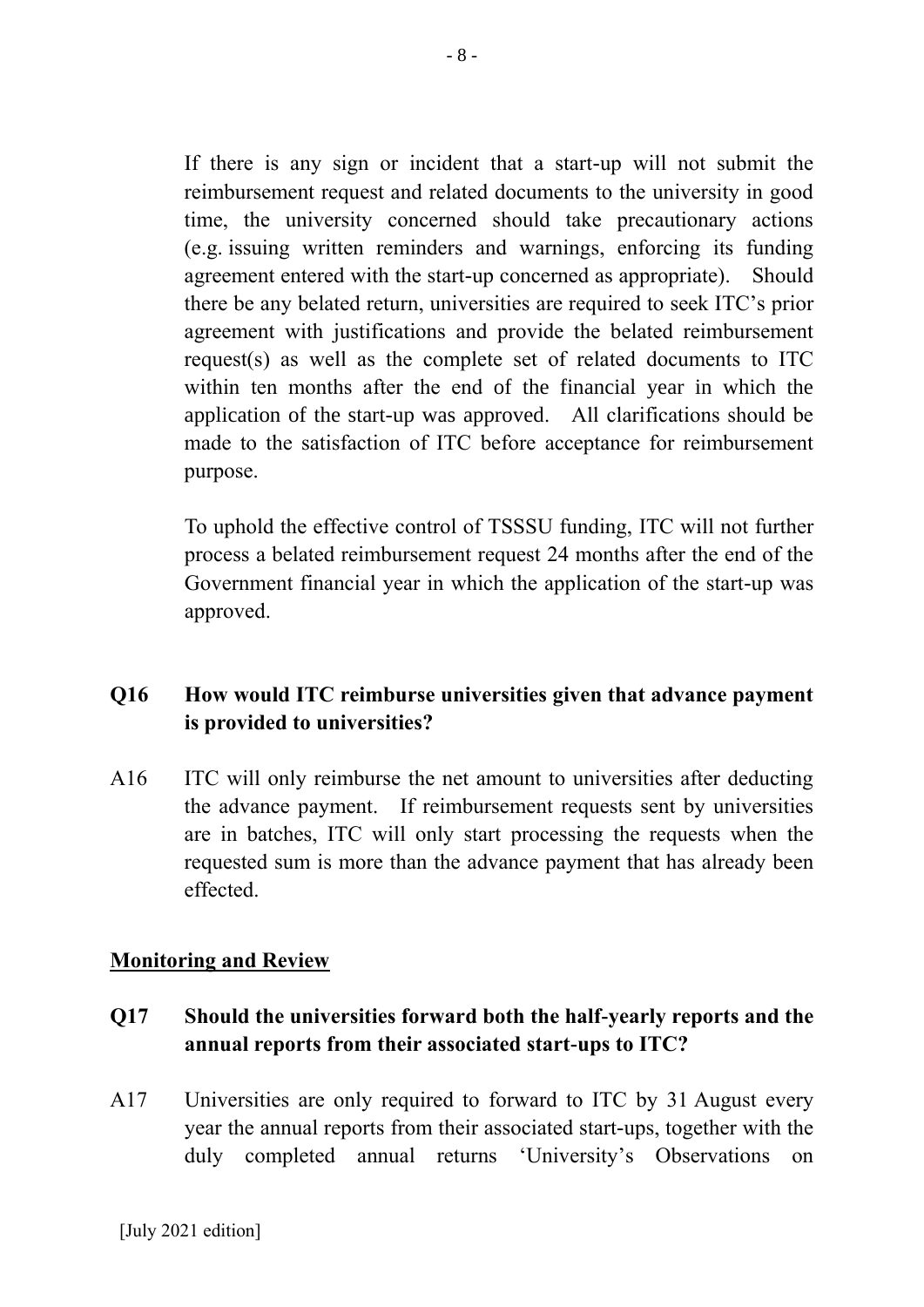Technology Start-ups' and 'Assessment of Technology Start-up' (i.e. Annex D(i) and Annex D(ii) to the ITC Guidelines). The half-yearly reports (covering the first half of a Government financial year) aim to help the universities to keep track of the technical and financial performance of the funded start-ups.

#### **Modification to Business Proposal**

- **Q18 What constitutes a 'material modification' to the amount of TSSSU funding that requires a prior approval from the associated university as stipulated in paragraph 25 of the ITC Guidelines?**
- A18 As a general rule of thumb, a material modification to the approved budget refers to the situation where –
	- (a) a new expenditure item is proposed regardless of its amount; or
	- (b) the cumulative overspending for a broad category (i.e. Manpower, Equipment, or Other Direct Costs) is more than \$50,000 and as well exceeds 30% of the budgeted amount in the latest business proposal agreed; and
	- (c) the modification does not result in any increase in the total amount of TSSSU funding approved for the start-up concerned.

In such circumstances, the start-up concerned should seek **prior** approval from the associated university *within* the reimbursable period (i.e. by 31 March of the Government financial year concerned). Templates for seeking and approving material modifications to the approved budget and other matters relating to the business proposal are provided in Annex  $E(i)$  and Annex  $E(i)$  respectively to the ITC Guidelines. The universities should notify ITC of the approved modifications as soon as possible. The start-up concerned should reflect all the approved material modifications in Section C(4) of the annual return 'Assessment of Technology Start-up', i.e. Annex D(ii) to the ITC Guidelines.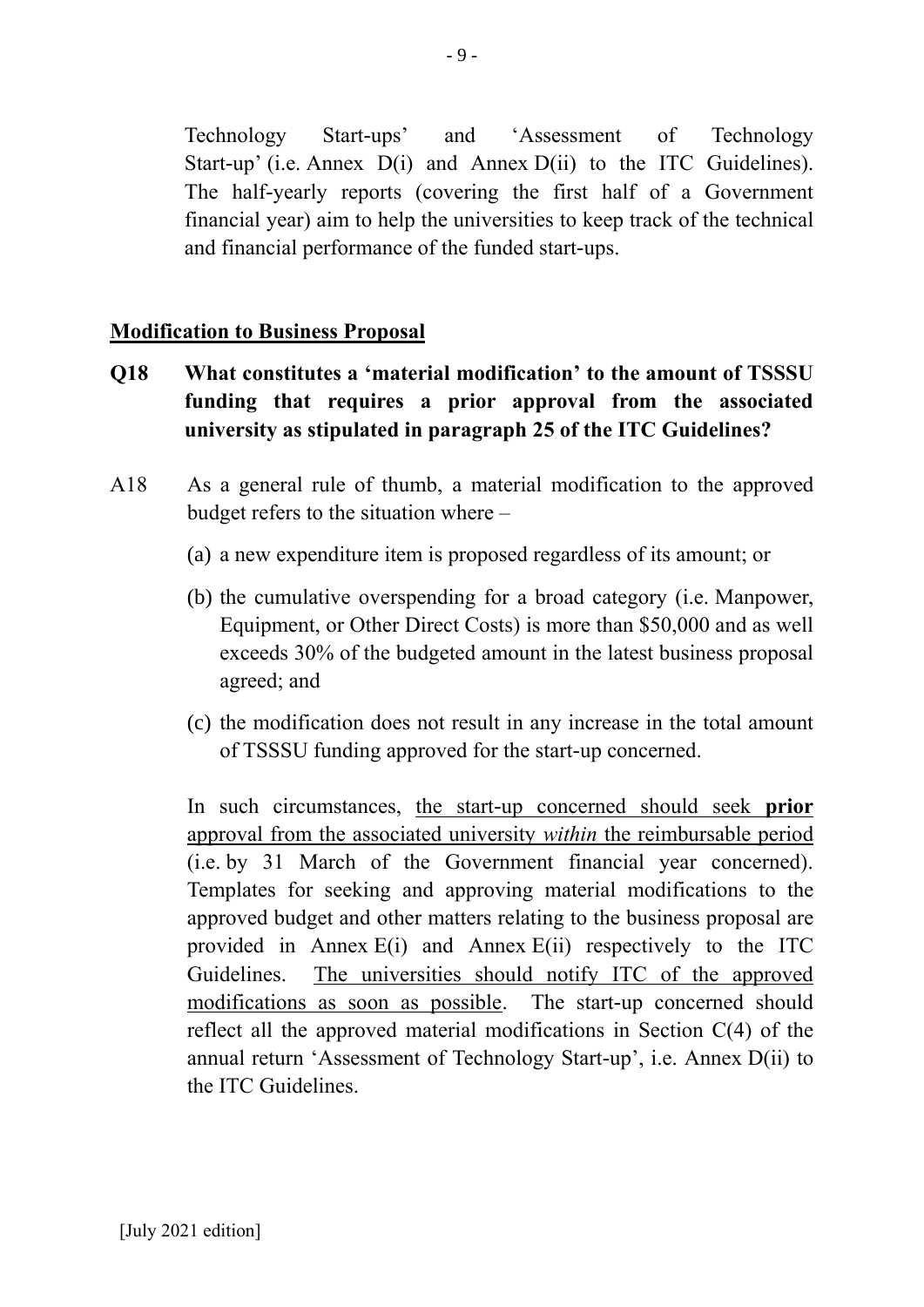- **Q19 What should the start-up or the associated university do if a start-up has made a material modification before receiving a prior approval from the university (i.e. against the requirement stipulated in paragraph 25 of the ITC Guidelines)?**
- A19 All funded start-ups should seek prior approval from its associated university for any proposed material modifications according to para. 25 of the ITC Guidelines. For exceptional situation where a start-up has made a material modification before receiving a prior approval from its associated university, it should provide a written explanation at Section C of Annex E(i) or Annex E(ii) on the following to the associated university within the reimbursable period –
	- (a) why prior approval(s) was not sought from the associated university before making such material modification(s) to its business proposal; and
	- (b) how such modifications can facilitate the start-up to realise its business proposal.

After review, if the associated university is not fully satisfied with either of the explanations as listed in (a) and (b) or the start-up has applied for retrospective approval repeatedly, the university should issue a warning to the start-up regarding such non-compliance, and should consider discontinuing the TSSSU funding, in whole or in part, for the start-up. Afterwards, the associated university should notify ITC of such alteration and its decision as soon as possible. **No retrospective approval** should be granted after the end of the Government financial year in which the application of the start-up was approved.

If the associated university is satisfied with the explanations after its review, it should notify ITC of the material modifications as soon as possible.

ITC reserves the right to re-examine the case. The associated university should also document such non-compliance properly and reflect the information in Section D(4) of the annual return 'Assessment of Technology Start-up', i.e. Annex D(ii) to the ITC Guidelines.